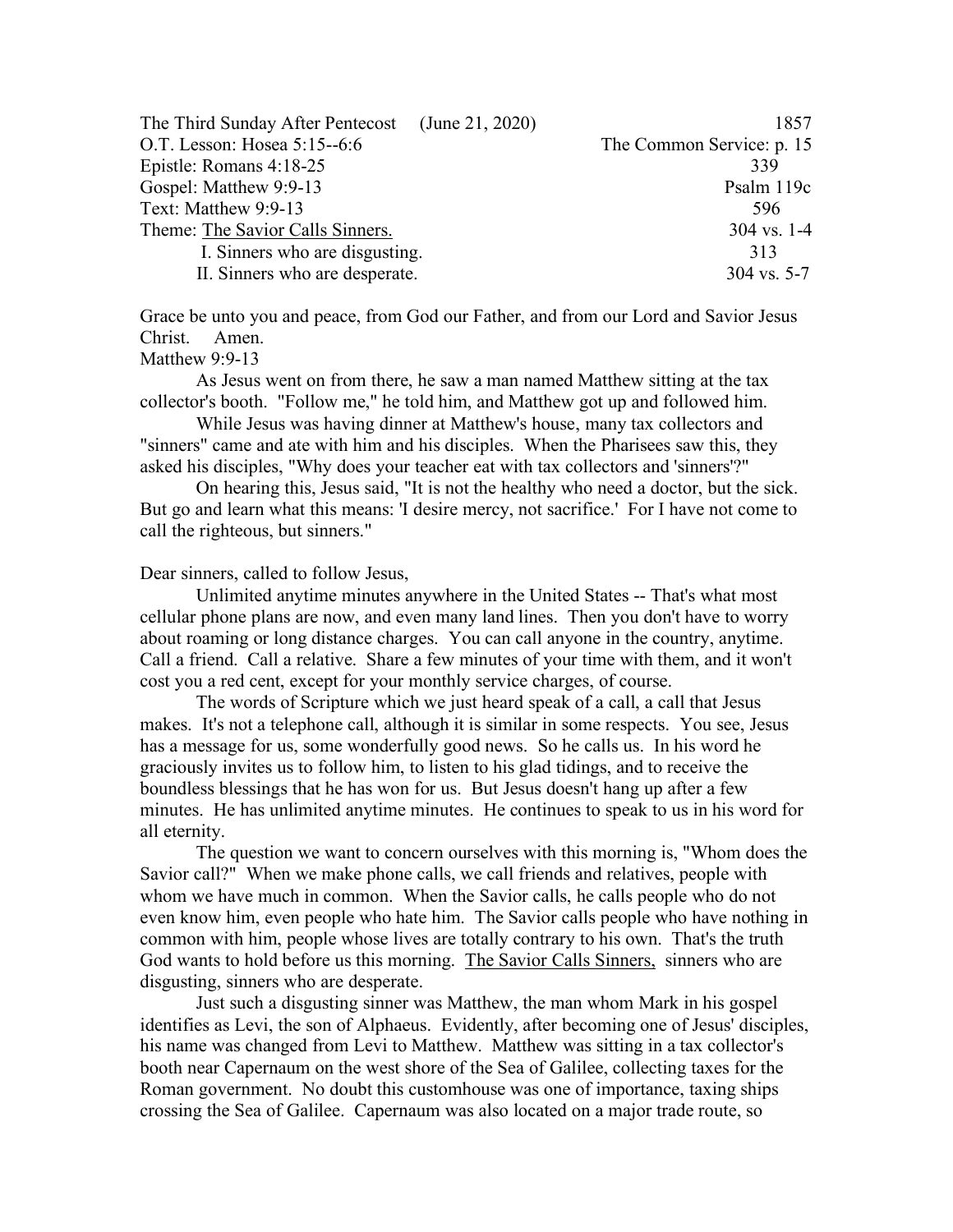Matthew was likely involved in receiving the customs from merchants traveling from Damascus and the East. For such a job, Matthew may have been well educated, and probably was well paid.

Yet his position was not usually considered to be an honorable one. We know that the Jews hated tax collectors like Matthew. These tax collectors lacked patriotism. They worked for the Roman government, the enemies and oppressors of the Jews. Generally the tax collectors were also very greedy, demanding all they could get to enrich themselves. The people looked upon Matthew and his kind with disgust.

Worse than that, Matthew was a sinner in the eyes of God. Not that his job as a tax collector was necessarily wrong, and we don't know that he was guilty of cheating people. But Matthew was a guilty sinner just like you and I are. From birth he had a heart that was turned against God. He had a mind full of evil thoughts. He had a tongue that served to dishonor instead of praise his creator. Matthew, like us, had a heart that was more interested in himself than in others, and hands that reached out to help himself, but often remained motionless when the needs of others were apparent.

On one particular day Jesus was walking along the coast of the Sea of Galilee. He had been traveling about, teaching and performing many miracles, stilling winds and waves, casting out demons, and healing the sick. These miracles, though they were spectacular, were nothing compared to the miracle that Jesus was about to perform in the heart of Matthew. As Jesus walked along, with a large crowd following, he took note of Matthew sitting there at the tax collector's booth, and Jesus called him. Jesus simply said, "Follow me." By that he was saying, "Leave behind your present life-style and attach yourself to me. Listen to my teaching and follow wherever I lead you as my disciple."

We are simply told, "Matthew got up and followed him." Matthew had likely heard of Jesus before, but somehow this personal invitation turned him around and moved him to stop avoiding his Savior and instead to follow him. Consider the sacrifices Matthew made. He left his job and his high-paying salary, for now he trusted that Jesus would provide for him.

Matthew soon found out that following Jesus is worthwhile. Yes, Matthew was a disreputable sinner, but he heard Jesus tell him, "Your sins are forgiven." Later Matthew was there in the upper room, when Jesus said, "Take, eat, this is my body. Take, drink, this is my blood, given and shed for you, for the forgiveness of sins." Matthew was there behind locked doors after Christ's resurrection, when Jesus appeared bodily and said, "Peace be with you." -- "Peace be with you because I have taken all your sins upon myself, suffered and paid the price for them all on the cross."

Jesus called Matthew to know him as his Savior who had given him heaven. Yet there is even more to the Savior's call. He also offers sinners the privilege of telling others the good news of salvation. Jesus used Matthew as one of his twelve apostles, who were sent out to preach the gospel to all the world. Matthew is still proclaiming the Savior today, by means of his Gospel account, which is before us now, which he penned by inspiration of the Holy Spirit.

Soon after Jesus called him, Matthew threw a large banquet at his house in honor of Jesus. This was an opportunity for Matthew to say "farewell" to his friends and business associates, also an opportunity to introduce them to the Savior. There at Matthew's house, Jesus and his disciples ate with many tax collectors and with sinners, disreputable people, usually considered the scum of Jewish society. At this banquet Jesus was calling,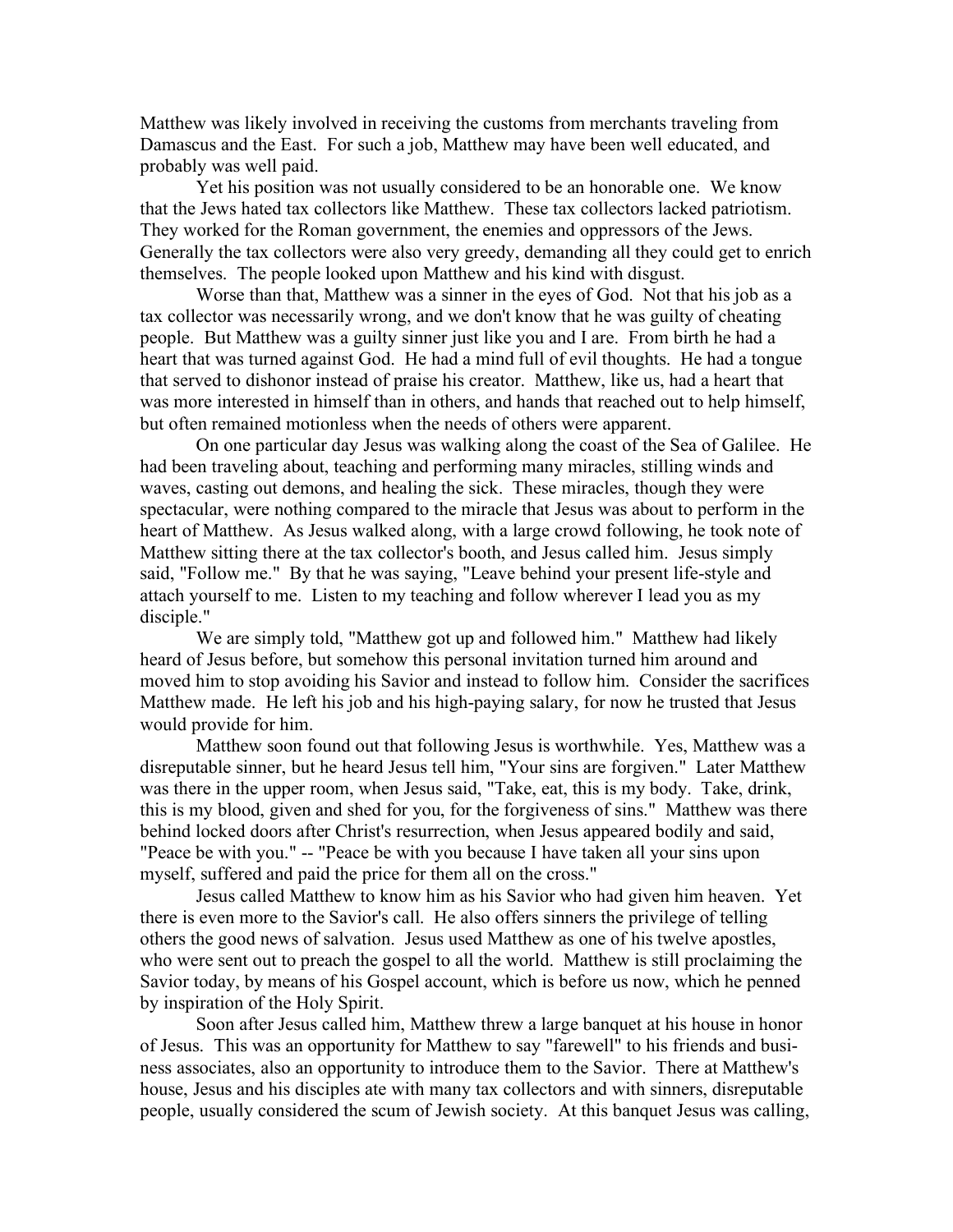calling disgusting sinners, calling them to repent and receive the gift of salvation.

Jesus was touching the untouchables, and when the proud Pharisees saw this, they didn't like it. To them, these disgusting sinners were to be avoided. The Pharisees asked Jesus' disciples, "Why does your teacher eat with tax collectors and sinners?" Jesus answered their objections by simply explaining, "That's why I am here on earth. I have come to call **sinners**."

This, of course, is not the only time that Jesus called disgusting sinners. He made a habit of it. He called a Samaritan woman, who had had five husbands, and was living with a man who was not her husband. He called that little thief, Zacchaeus. Jesus called a Canaanite woman, whom he himself refers to as a dog. He called a woman who had been caught in adultery. He called a criminal, hanging on a cross. Without exception, every person whom Jesus called was a disgusting sinner, condemned to hell. Indeed, Jesus demonstrated that he had come to seek and to save the lost!

So today, the Savior's voice is heard in prisons. He calls to men with blood on their hands. His voice rings in the ears of prostitutes and thieves. He is heard by drunks and homosexuals. We know that Jesus calls disgusting sinners, because, my dear friends, he has called you and me. It doesn't matter what your sins have been, how many or how great they are, you are forgiven in Christ. He says to you, "Follow me. Receive the salvation I have given you."

Jesus has also called us to proclaim this good news to others. Bringing others to the Savior is simply part of being one of his disciples. Think of it. The Savior uses us! What a tremendous privilege for such unworthy sinners!

Have you ever wondered why Jesus seems to have spent most of his time with the poor, the lowly, the sick, and the wicked? Why is it that Jesus had a tax collector as a disciple, and lowly fishermen as disciples, but no Pharisees? Why are his words of comfort most often spoken to the dregs of society? It is because these people are desperate. They know they need help. The Savior calls sinners who are desperate.

It takes a desperate man to give up a career in order to receive help. That's how desperate Matthew was. He knew he was a sinner who could not stand before God, and his high-paying job gave him no comfort nor peace. He was desperate for help, and so were the tax collectors and sinners at Matthew's banquet. Since they were so hated and condemned by others, I doubt if they were happy with themselves. How they delighted in Jesus' message, "I have come to call sinners."

The Pharisees on the other hand were the upper class "moral majority" in Jewish society. They were not desperate at all. They thought poorly of Jesus for eating with tax collectors and sinners. "If he's so great, why doesn't he avoid them and spend his time with good people like us?" The Pharisees felt secure in their own self-righteousness.

Jesus, overhearing the conversation, answers the Pharisees, "It is not the healthy who need a doctor, but the sick." Who in their right mind undergoes surgery when they don't think that anything is wrong? A doctor cannot help those who are healthy. He works with the sick. So Jesus says, "Why should I spend my time with you Pharisees? You think you're secure. You don't need me. But look at these tax collectors. They're desperate. I can help them. I have not come to call the righteous, but sinners." The righteous don't need a Savior just like the healthy don't need a doctor. The righteous feel sure they can get to heaven without a Savior. Only sinners realize they need Jesus. Only sinners can be Christians. The righteous don't need to be Christians.

Of course the Pharisees were just as sick with sin as the tax collectors. The only